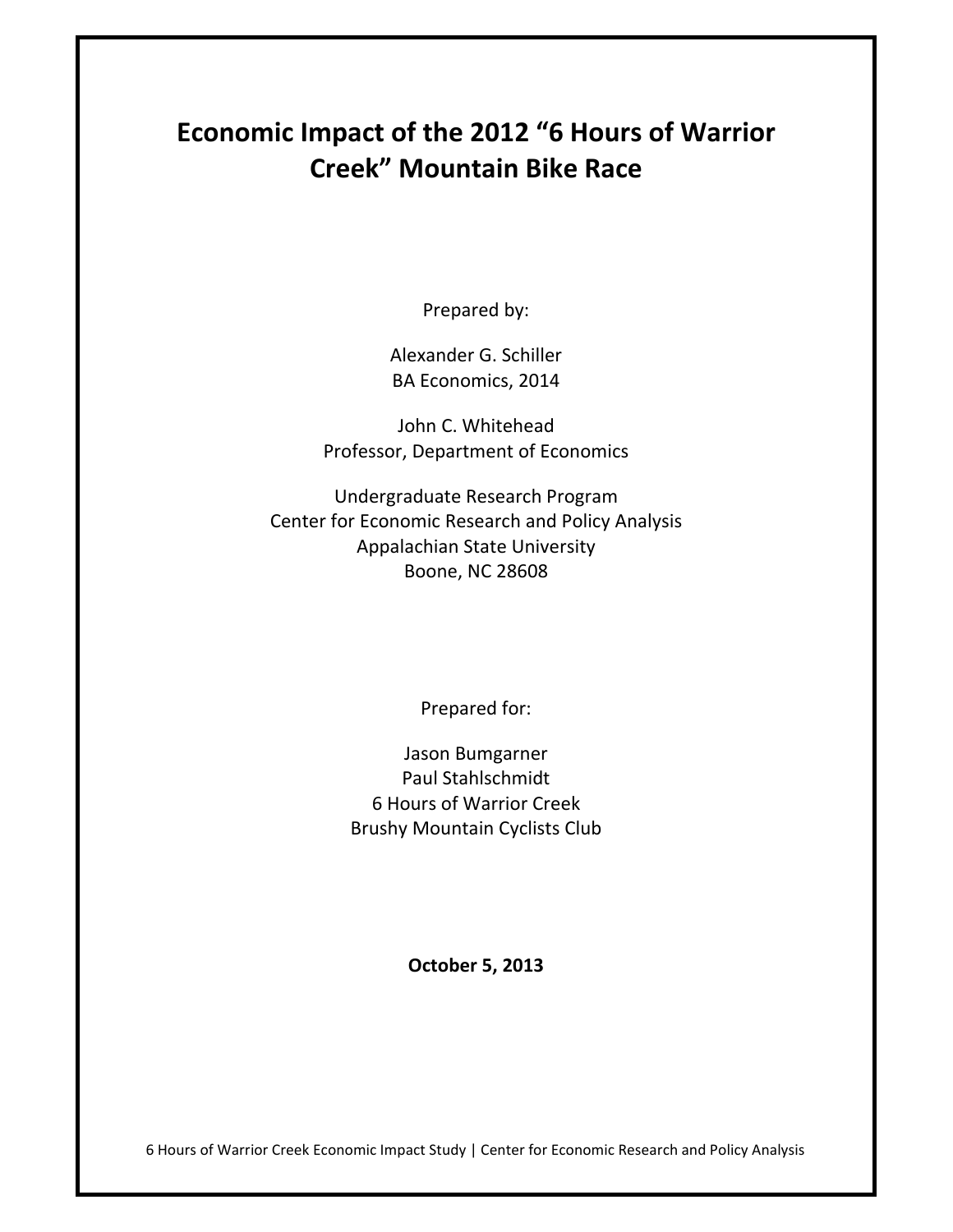## **Introduction**

The focus of this study is providing the estimated total economic impact of 6 Hours of Warrior Creek Mountain Bike Race (6hoursofwarriorcreek.com). 6WC takes place annually on the first Saturday of April at the Kerr‐Scott Dam and Reservoir which is managed by the US Army Corps of Engineers. The event brings in around 300 participants to the Wilkesboro, North Carolina area. The event heavily encourages tourist spending in Wilkesboro, primarily through advertising and local lodging options on their website. This study will consider how nights and party size affect the amount of money each participant spends and the economic impact of the event day.

The data was gathered from an online survey hosted by SurveyMonkey, which was emailed to participants after the 2012 event. Of then 368 2012 participants, 200 responded to the survey for a 54% response rate. The sample size was reduced by removing local residents and those who did not answer all of the questions and reported that they did not spend any money locally. The sample size for analysis is 94.

Total spending was gathered by summing the amounts of several spending variables (Table 1). The average amount of money each respondent spent on food during the event was \$85. The average amount of money spent on lodging during the event was \$100. The average amount of money spent on traveling to the location was \$96. The average amount spent on tourist activities and other spending categories \$15. The average total amount spent during the event was \$296.

The two variables that were used to determine the main drivers of total spending are the number of nights spent in Wilkesboro and the amount of people in each participant's travel party that were not also riders. The range of nights spent is 1 to 6, with an average of 1.56 nights. Party size has a range of 1 to 8, with an average of 2.38.

There are two other variables in the statistical model: income of participants and whether participants visited other tourist attractions. The average income is \$72,000. Thirty‐one percent of the sample visited other tourist attractions. This means very few respondents chose to see other tourist attractions around the Wilkesboro area.

### **Statistical Results**

This study estimates the effects of nights spent, party size, participant income of participants and visiting other attractions, using ordinary least squares analysis, on total spending during the event.<sup>1</sup> In Table 2, there are two regression models. Model 1 is a linear regression model with all variables measured in levels. Model 2 is a double‐log model with all variables measured after taking the natural logarithm.

The coefficients on nights stayed, party size and attractions are all statistically significant at

 $1$  Thrane, Christer, and Eivind Farstad. "Domestic tourism expenditures: The non-linear effects of length of stay and travel party size." *Tourism Management* 32(1):46‐52, 2011.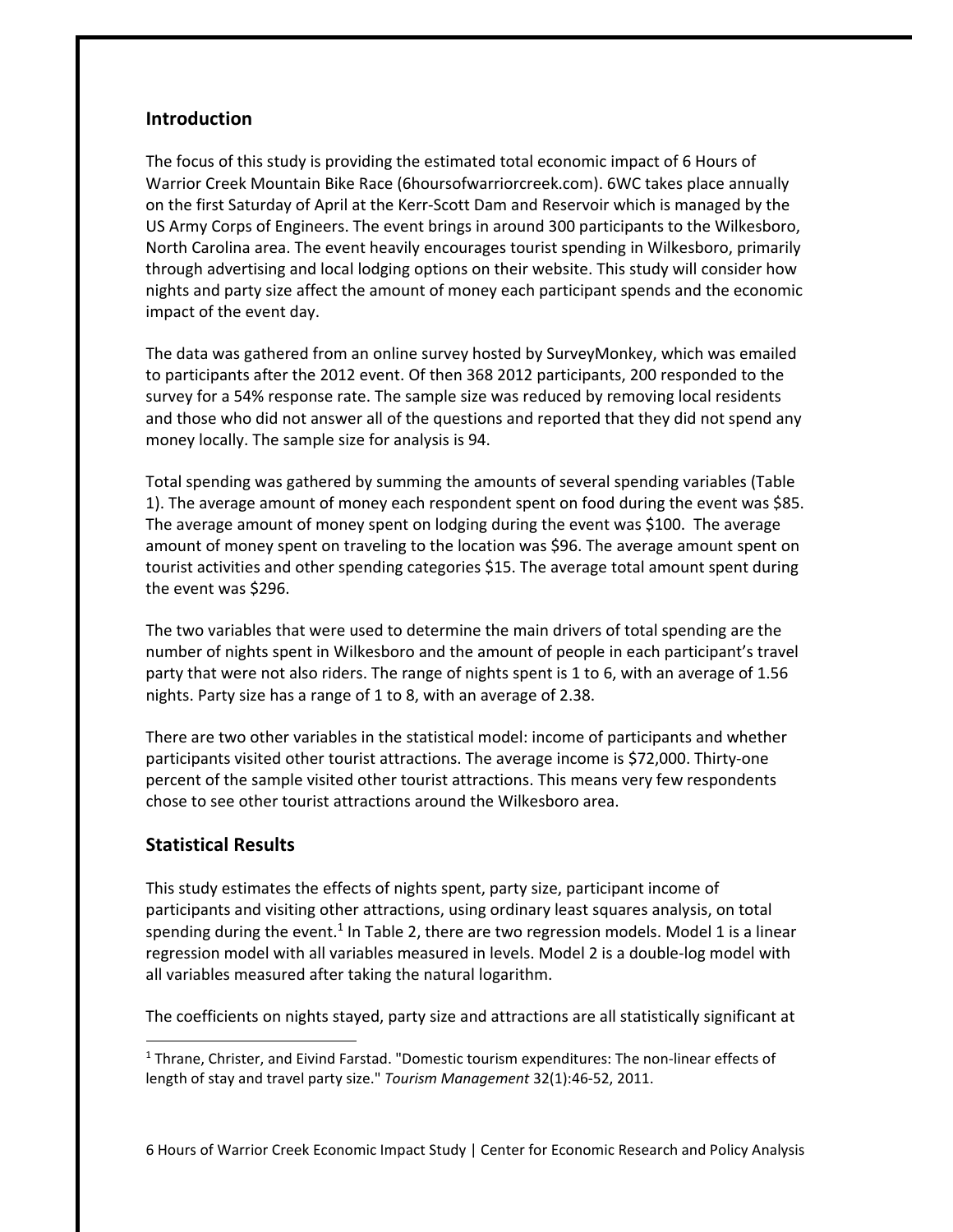the 5% level in the linear model. For every night stayed in the area \$103 is spent. For every additional party member there is an increase in \$30 of spending. If participants visited other attractions, spending increases by \$148. In the double‐log model all of the coefficients on the independent variables are statistically significant at the 5% level. Using double‐logs the regression coefficients can be interpreted as elasticities. Spending increases by 46% if participants visit other area tourist attractions. If the number of nights stayed doubles then spending would increase by 53%. If the party size doubles then spending would increase by 22%. The income elasticity is 0.23 which means that for every 10% increase in income, total spending increases by 2.29%.

### **Economic Impact**

The economic impact of 6 Hours of Warrior Creek will be shown by taking the averages for all spending variables and multiplying it by the Type 2 tourism multiplier of 1.661. A Type 2 multiplier takes regional economic linkages and money spent by workers of the region as a multiplier on spending by participants. Type 2 is the most appropriate multiplier because it will show the full effects of spending by participants. Under this Type, for every \$100 spent by a participant, output will increase to \$166.10. Of the 368 participants, roughly 348 participants are visitors to the Wilkesboro, NC area. If each participant spends \$296, then total spending would be \$103,029 and total economic output with a Type 2 multiplier will be \$171,131.

The models in the study show three significant factors on spending: the nights stayed in Wilkesboro, the party size and if the visitors went to tourist attractions in the region. Using these factors, a simulation of the economic impact of different party sizes, nights stayed, and if they choose to visit other tourist attractions can be created. For example, if every participant spent an extra night in Wilkesboro and decided to see local tourist attractions, average spending increases to \$495. The extra night and visiting tourist attractions will result in an increase of total spending to \$172,250, with a total economic output of \$286,107. If participants didn't stay an extra night, but brought one more person and visited local tourist attractions there is an increase in average spending to \$421. Total spending increases to \$146,623 and total economic output is \$243,541.

#### **Conclusions**

The purpose of this study is to show the economic impact of 6 Hours of Warrior Creek on the Wilkesboro, North Carolina economy. The results show that the number of nights stayed in Wilkesboro, the number of people in the travel party and if the participant visited tourist attractions are significant contributors to the amount of spending by each participant. The economic impact of 6WC on event day is \$171,131. The economic impact increases by 67% if participants spend an extra night and decide to visit local tourist attractions. The organizers of 6 Hours of Warrior Creek should work with local tourism groups and businesses to encourage participants to spend an extra night and spend the day before or after the event to visit local Wilkesboro attractions.